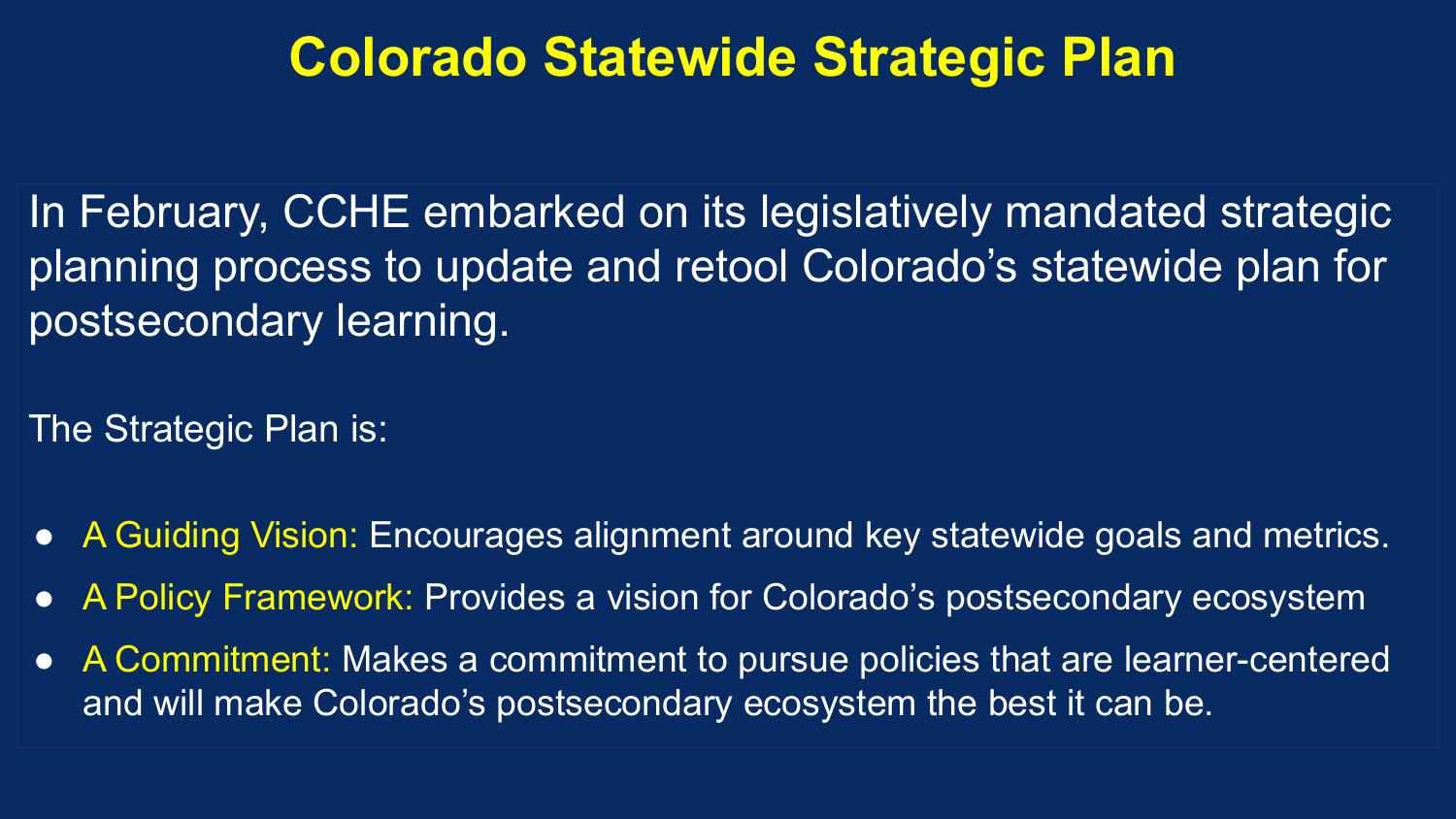## **The Process**

CCHE's Strategic Plan Working Group meets weekly in open meetings and provides updates at the regularly scheduled monthly CCHE Meeting. They take public comment at each CCHE meeting.

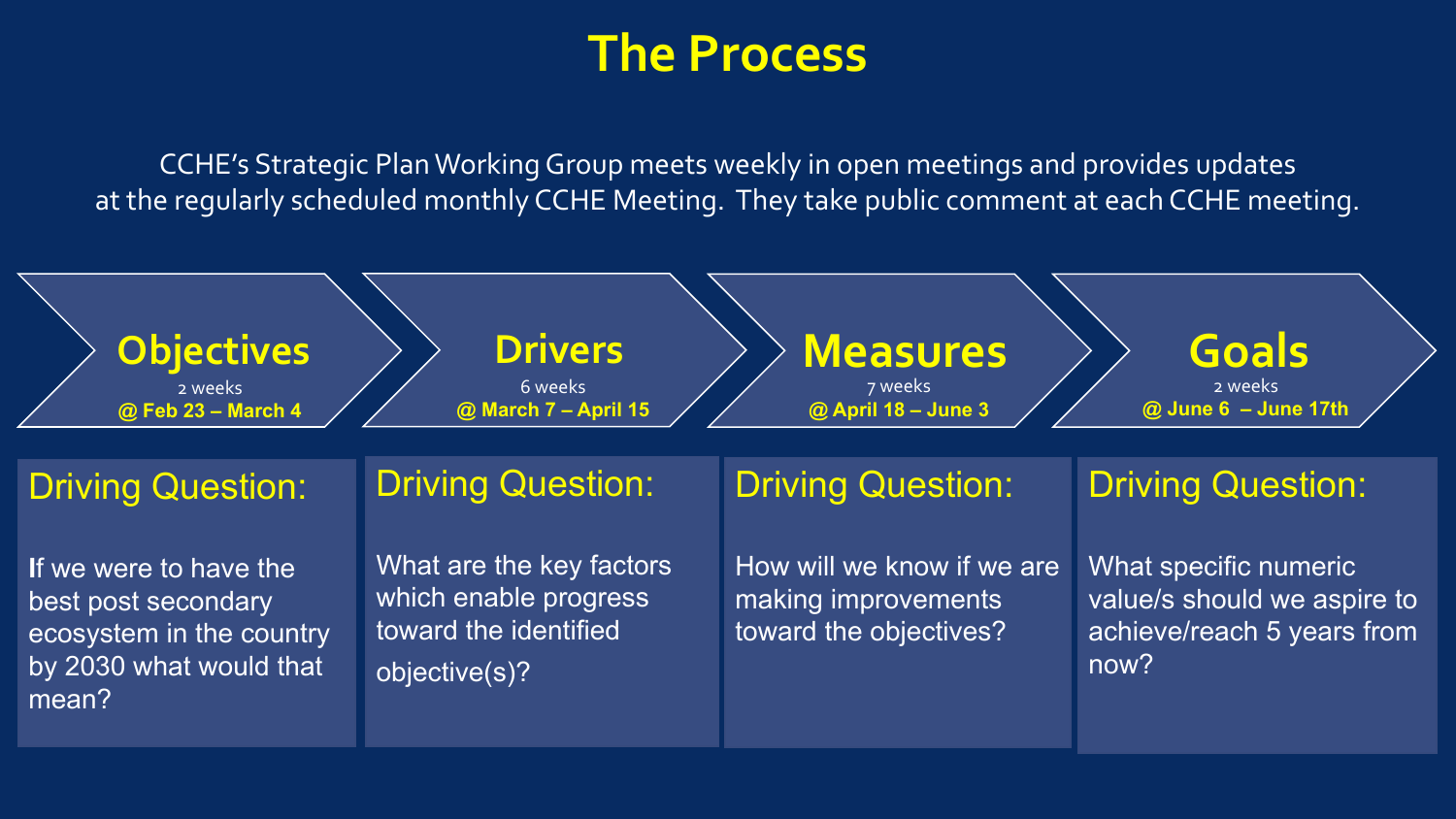## **The Process cont**

Throughout the summer the Working Group will work with a consultant to outline and draft the new strategic plan document. They will circulate drafts and seek additional feedback and input.

#### Anticipated Summer Timeline For Drafting of Report:

| <b>Outline</b>         | @ mid June               |
|------------------------|--------------------------|
| <b>Feedback window</b> | @ June 20 - July 1       |
| <b>Working Draft 1</b> | @ July 22                |
| <b>Feedback window</b> | @ July 25th - August 5th |
| <b>Working Draft 2</b> | @ Middle of August       |

#### New Strategic Plan issued by end of year (sooner if possible)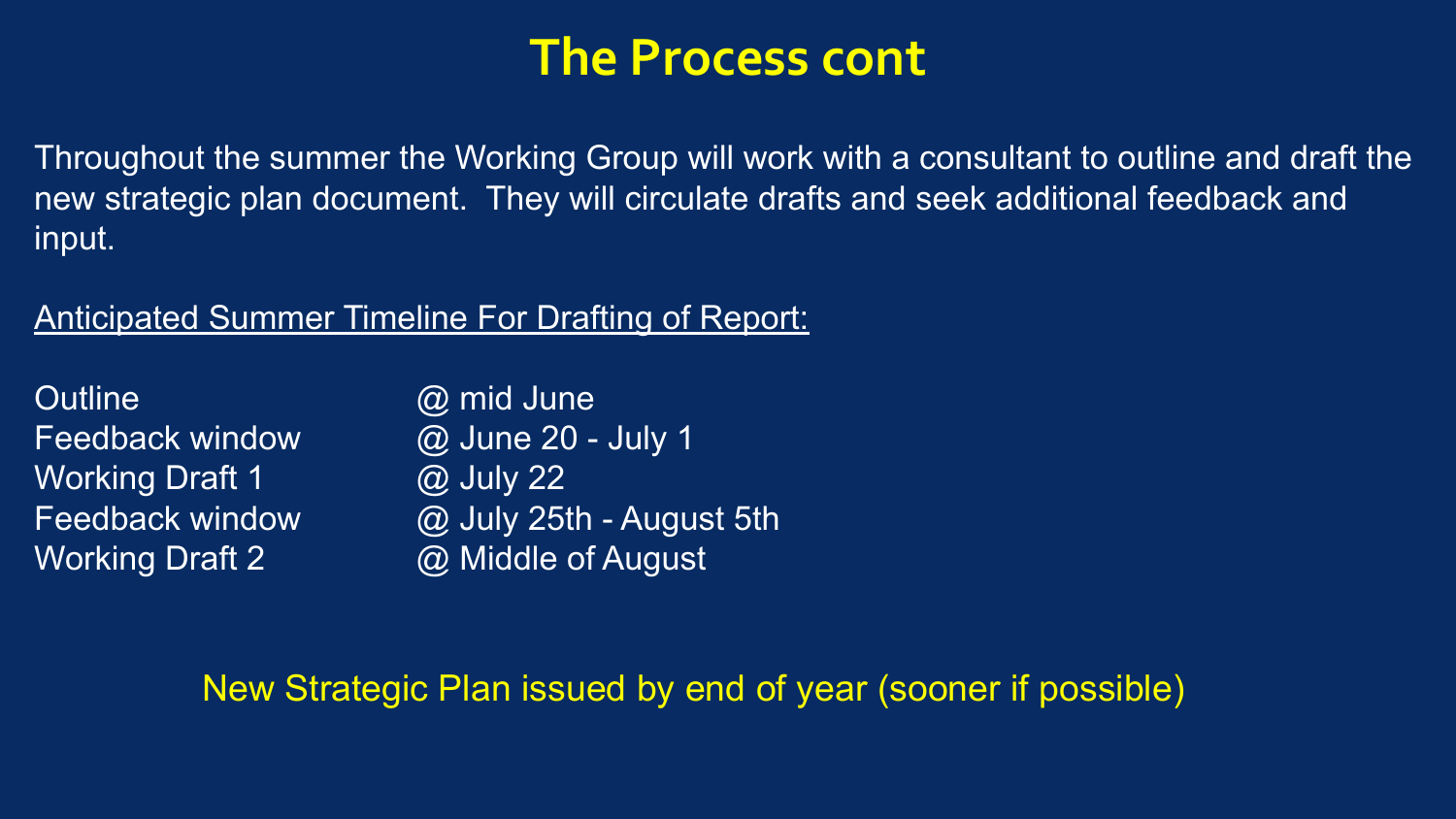# **5 Identified Objectives**

- **EDUCATIONAL EQUITY:** An ecosystem designed to meet the needs of all learners with an intentional focus on erasing educational equity gaps among Hispanic, African American and Native American populations.
- **DATA-INFORMED DECISION MAKING:** A robust data system and a culture of data use throughout the ecosystem lead to data-informed policy making at all levels to best meet the needs of learners.
- **RETURN ON INVESTMENT (ROI):** An ecosystem that provides all learners with improved access to professional opportunities and career mobility, thereby delivering an attractive return on investment.
- **LIFELONG LEARNING:** An ecosystem that supports all learners throughout their lifetimes, enabling seamless progression through a diversity of learning pathways and credentials that help learners advance their career.
- **THE PUBLIC GOOD:** An ecosystem that drives economic vitality of the state and a healthy democracy by preparing an educated and engaged citizenry.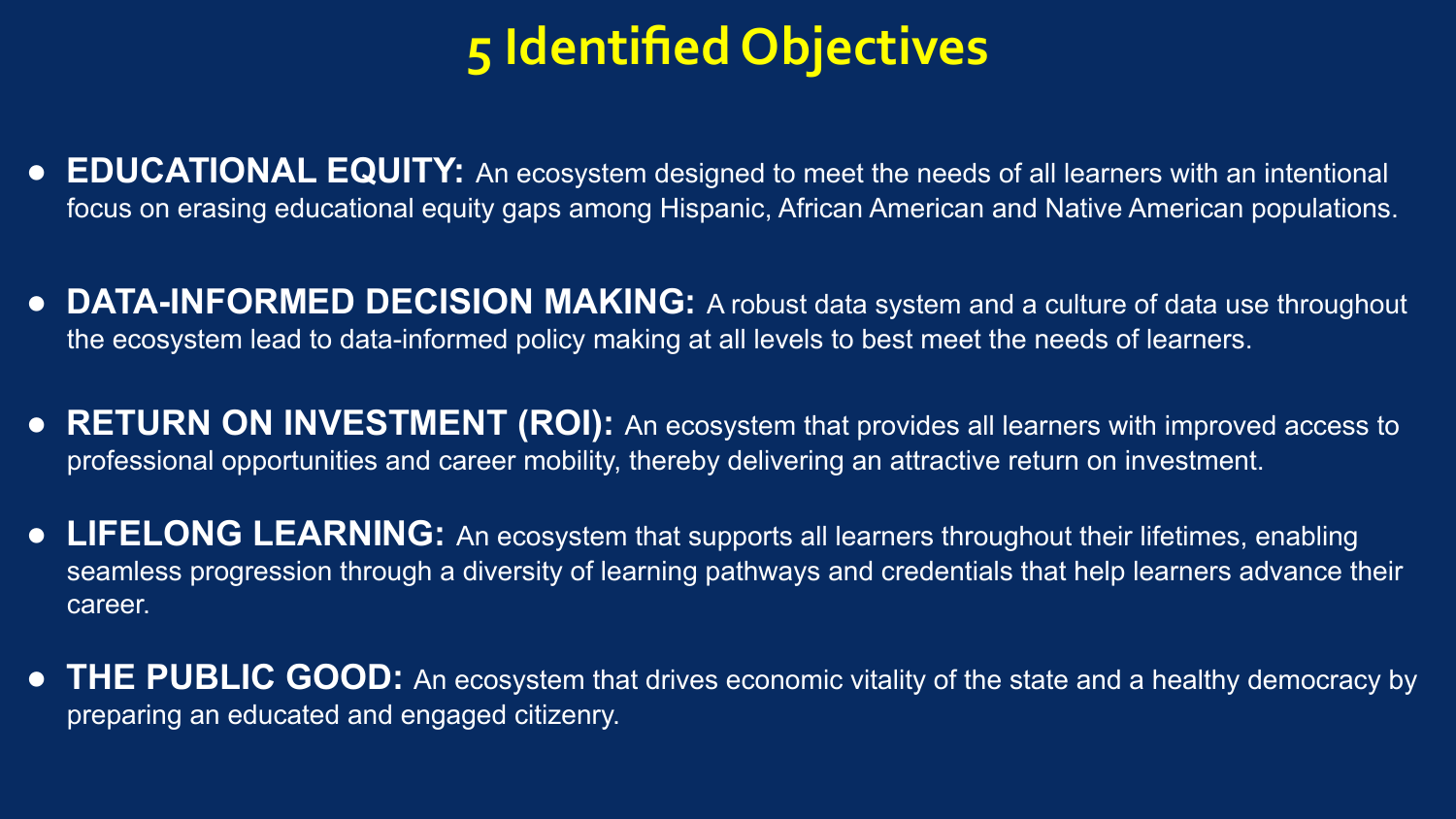## **Seeking Guidance from National Leaders**

The Working Group is having informal discussions with national thought leaders regarding new approaches to measuring success:

- Scott Jensen, Research Improving People's Lives (RIPL)
- Michael Itzkowitz, Third Way
- Jeff Strohl, Georgetown Center on Education and the Workforce
- Michael Simpson, PAIRIN
- Meredith Fergus, State of Minnesota
- **Jamie Merisotis, Lumina Foundation**
- Mamie Voight, Institute for Higher Education Policy
- **Others TBD**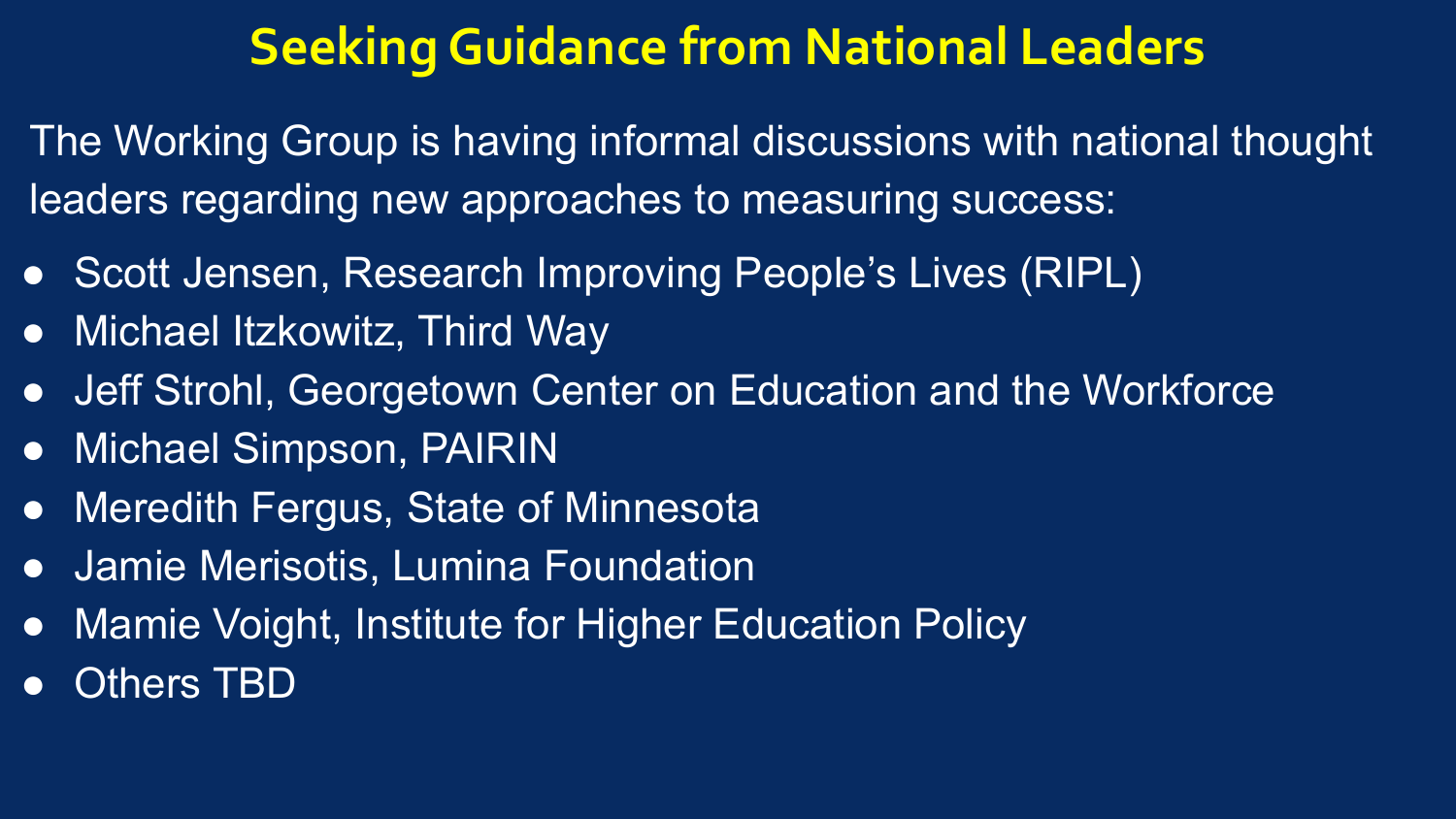## **Next Steps**

The Working Group will continue to hear and take feedback on the identified objectives and drivers, as they shift focus to exploring measures:

- How will we know if we are making improvements in the drivers identified?
- What specific data can we use to evaluate progress of each objective?

Please visit CDHE website for updates and provide feedback by email to CDHE@dhe.state.co.us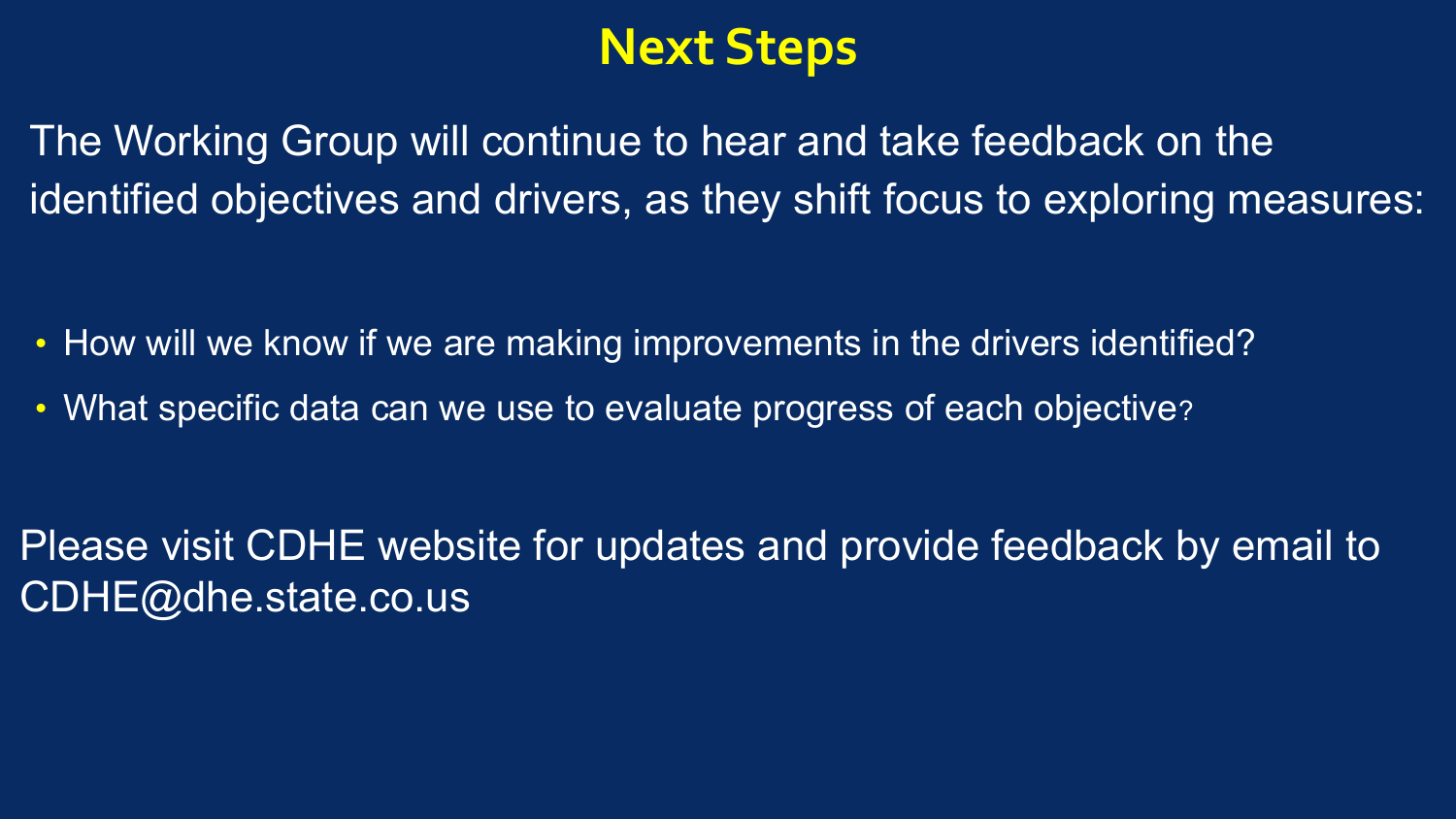*The remaining slides capture draft language the commission has framed for each of the 5 objectives.* 

*These are essentially notes and guidance the working group will use in drafting the final report.* 

*The following language is not final, and we share to seek continued feedback and input in preparation for drafting later in process.*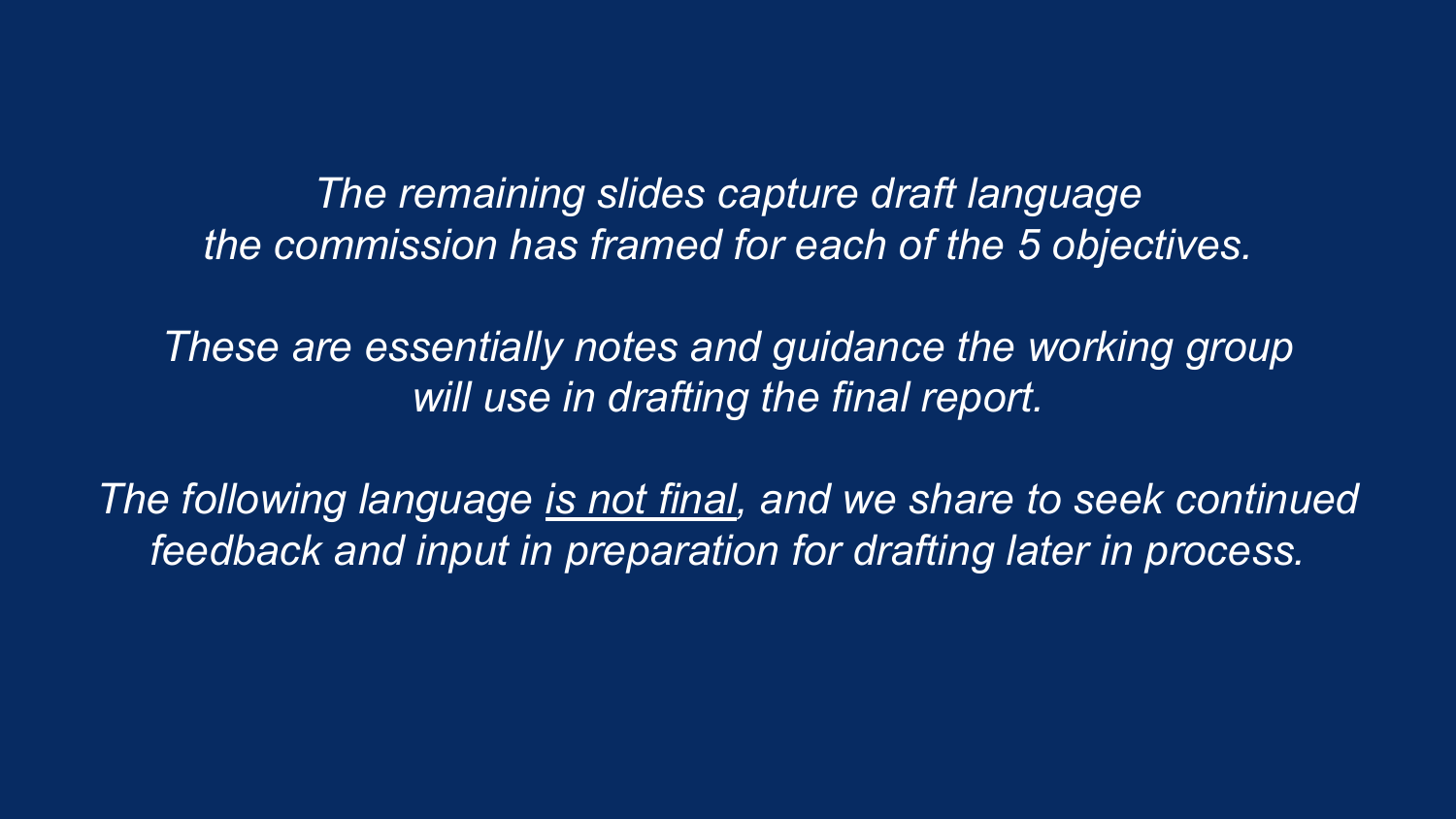## **Objective - Educational Equity:**

An ecosystem designed to meet the needs of all learners with an intentional focus on erasing educational equity gaps among Hispanic, African American and Native American populations.

- Resources to help navigate the postsecondary environment are available to all students as early as middle school and throughout their learning pathway.
- Disaggregated data is utilized to identify and support the implementation of equity-minded solutions.
- Wrap-around supports are readily available for all learners.
- Learning environments reflect and are relevant to all students.
- Faculty and staff are fully equipped to implement equity-minded practices.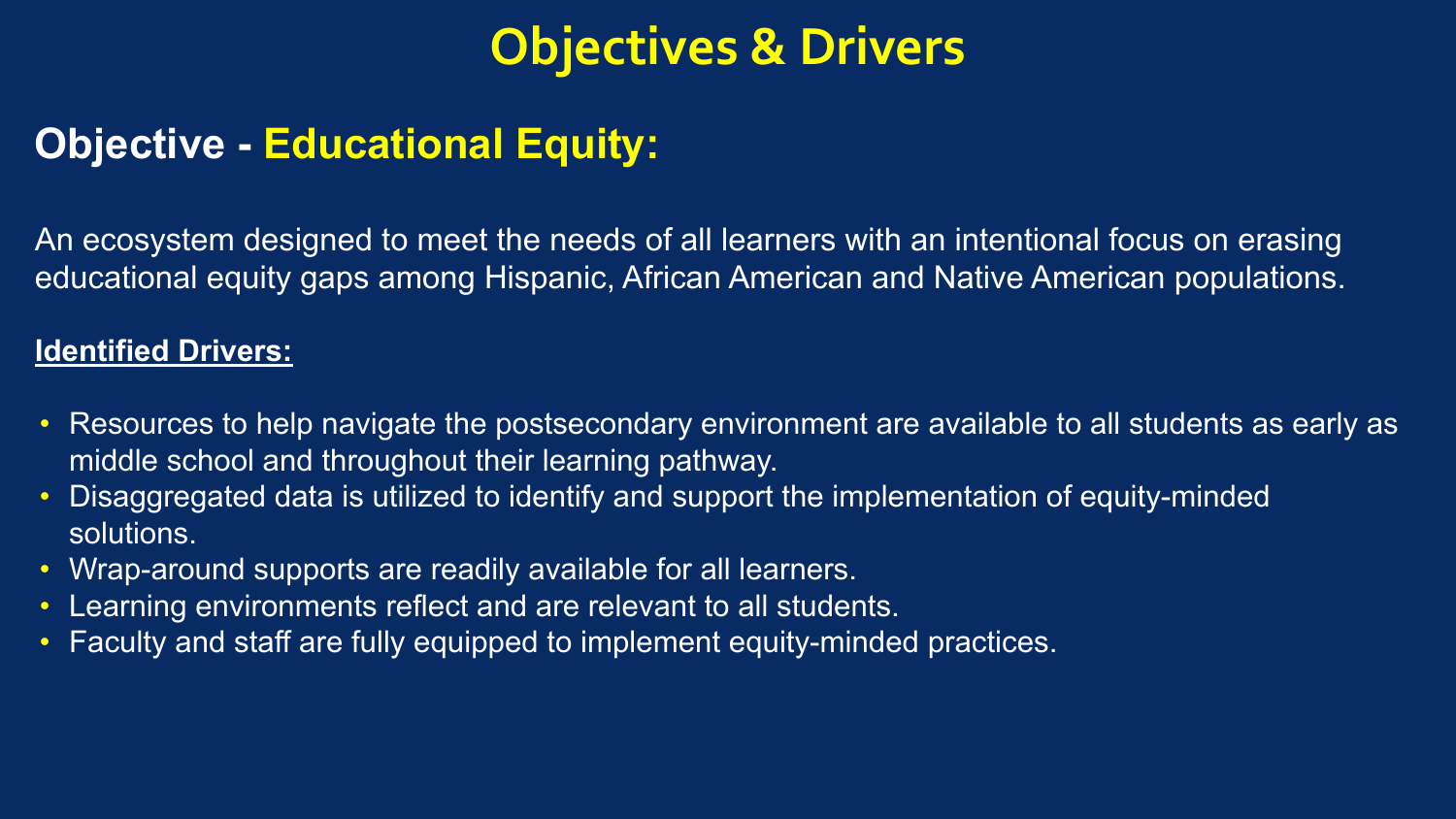## **Objective - Data-Informed Decision Making:**

A robust data system and a culture of data use throughout the ecosystem lead to data-informed policy making at all levels to best meet the needs of learners.

- Institutions and policy makers have access to–and utilize–robust, longitudinal data to inform learner approaches and outcomes from K-12 education through postsecondary education and the workplace.
- Students and families have clear and transparent information as early as middle school about programs, costs, and career opportunities associated with learning pathways.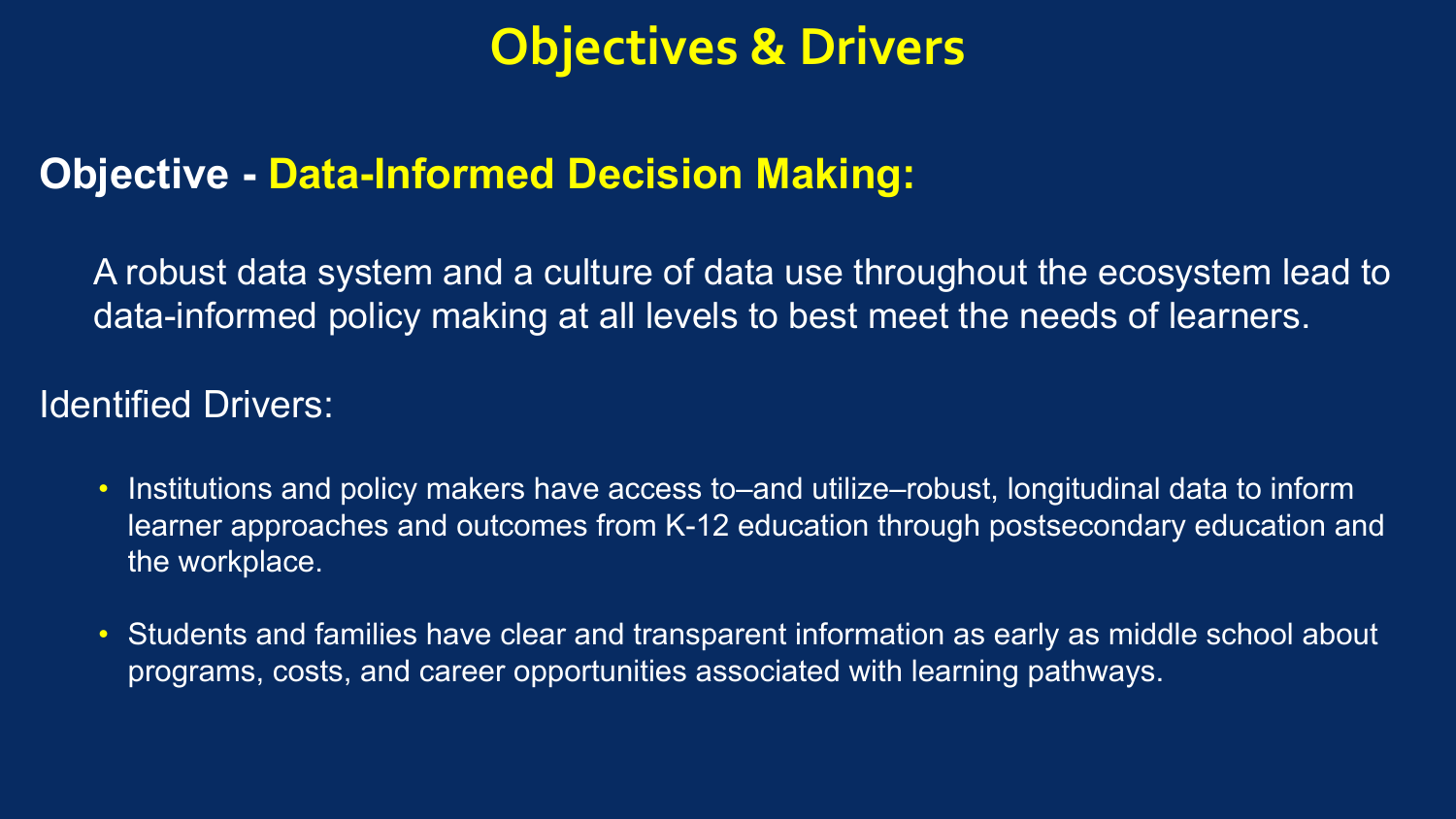### **Objective - Lifelong Learning:**

An ecosystem that supports all learners throughout their lifetimes, enabling seamless progression through a diversity of learning pathways and credentials that help them advance their career and personal growth.

- Skills and competencies represented by a credential are informed by employers.
- The blurring of lines among K-12, postsecondary, and work enables individuals to engage in different experiences simultaneously as learners, earners, or both.
- Institutions offer flexible and alternative pathways to better serve employed learners.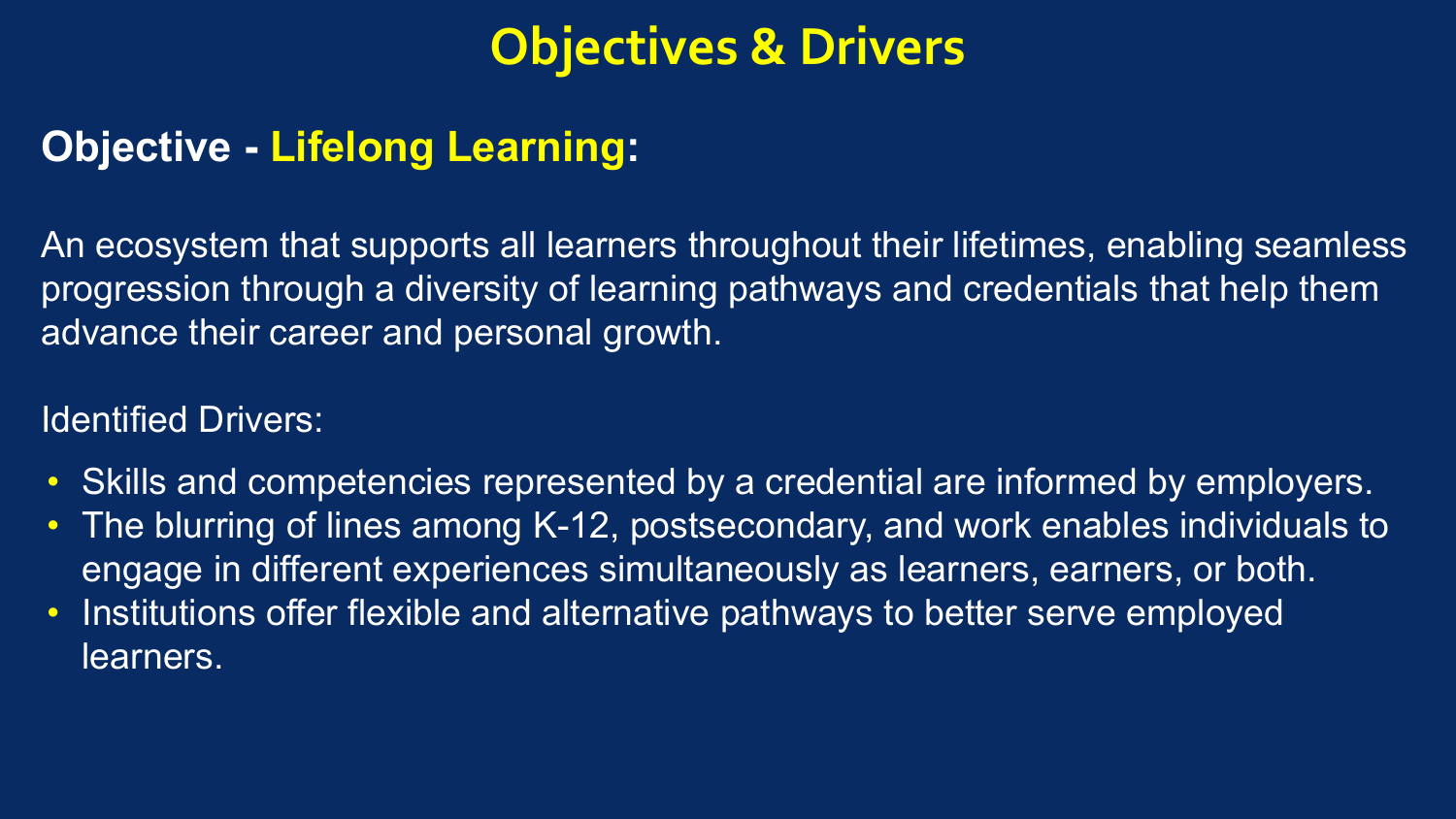## **Objective - Return on Investment (ROI):**

An ecosystem that provides all learners with improved access to professional opportunities and career mobility, thereby delivering an attractive return on investment.

- Credentials are viewed by employers as evidence of relevant, valuable skills learned.
- Time to credential is optimized for efficient delivery of learning objectives; demonstration of knowledge and skills is valued and incented over seat time.
- Students benefit from access to professional networks that support their career entry and progress.
- Stop outs with debt and with no credential are minimized.
- Students and families have clear information about the costs and benefits (ROI) of specific learning pathways.